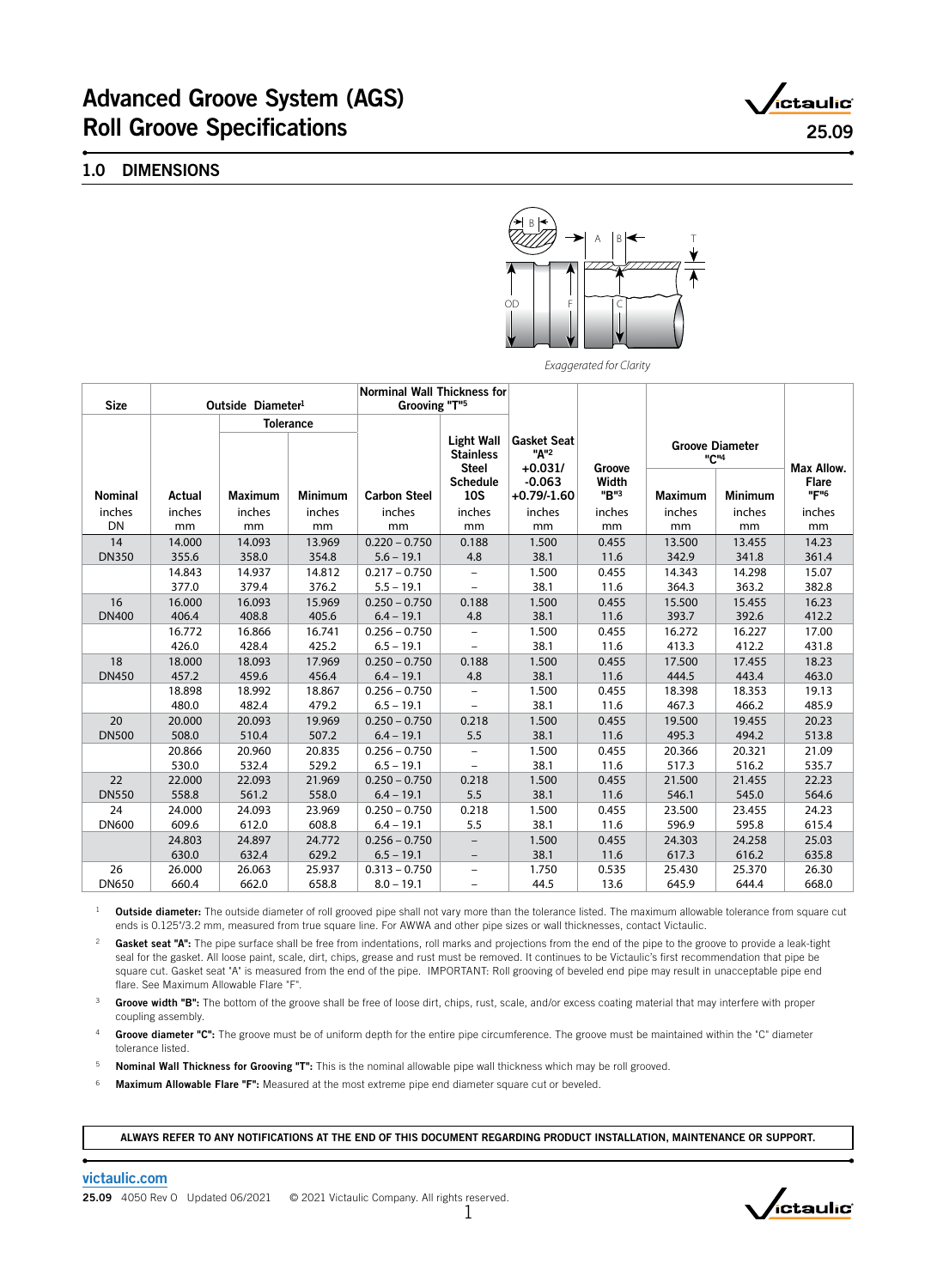### 1.0 DIMENSIONS (CONTINUED)



*Exaggerated for Clarity*

| <b>Size</b>    |        | Outside Diameter <sup>1</sup> |                  | <b>Norminal Wall Thickness for</b><br>Grooving "T" <sup>5</sup> |                                               |                                        |                         |                                            |                |                                    |
|----------------|--------|-------------------------------|------------------|-----------------------------------------------------------------|-----------------------------------------------|----------------------------------------|-------------------------|--------------------------------------------|----------------|------------------------------------|
|                |        |                               | <b>Tolerance</b> |                                                                 | <b>Light Wall</b><br><b>Stainless</b>         | <b>Gasket Seat</b><br>"A" <sup>2</sup> |                         | <b>Groove Diameter</b><br>"C" <sup>4</sup> |                |                                    |
| <b>Nominal</b> | Actual | <b>Maximum</b>                | <b>Minimum</b>   | <b>Carbon Steel</b>                                             | <b>Steel</b><br><b>Schedule</b><br><b>10S</b> | $+0.031/$<br>$-0.063$<br>$+0.79/-1.60$ | Groove<br>Width<br>"B"3 | <b>Maximum</b>                             | <b>Minimum</b> | Max Allow.<br><b>Flare</b><br>"F"6 |
| inches         | inches | inches                        | inches           | inches                                                          | inches                                        | inches                                 | inches                  | inches                                     | inches         | inches                             |
| <b>DN</b>      | mm     | mm                            | mm               | mm                                                              | mm                                            | mm                                     | mm                      | mm                                         | mm             | mm                                 |
| 28             | 28.000 | 28.063                        | 27.937           | $0.313 - 0.750$                                                 |                                               | 1.750                                  | 0.535                   | 27.430                                     | 27.370         | 28.30                              |
| <b>DN700</b>   | 711.2  | 712.8                         | 709.6            | $8.0 - 19.1$                                                    |                                               | 44.5                                   | 13.6                    | 696.7                                      | 695.2          | 718.8                              |
|                | 28.346 | 28.409                        | 28.283           | 0.313-0.750                                                     | $\overline{\phantom{a}}$                      | 1.750                                  | 0.535                   | 27.776                                     | 27.716         | 28.65                              |
|                | 720.0  | 721.6                         | 718.4            | $8.0 - 19.1$                                                    |                                               | 44.5                                   | 13.6                    | 705.5                                      | 704.0          | 727.6                              |
| 30             | 30.000 | 30.063                        | 29.937           | $0.313 - 0.750$                                                 |                                               | 1.750                                  | 0.535                   | 29.430                                     | 29.370         | 30.30                              |
| <b>DN750</b>   | 762.0  | 763.6                         | 760.4            | $8.0 - 19.1$                                                    |                                               | 44.5                                   | 13.6                    | 747.5                                      | 746.0          | 769.6                              |
| 32             | 32.000 | 32.063                        | 31.937           | $0.313 - 0.750$                                                 | $\overline{\phantom{0}}$                      | 1.750                                  | 0.535                   | 31.430                                     | 31.370         | 32.30                              |
| <b>DN800</b>   | 812.8  | 814.4                         | 811.2            | $8.0 - 19.1$                                                    | $\overline{\phantom{0}}$                      | 44.5                                   | 13.6                    | 798.3                                      | 796.8          | 820.4                              |
|                | 32.283 | 32.346                        | 32.220           | 0.313-0.750                                                     |                                               | 1.750                                  | 0.535                   | 31.713                                     | 31.653         | 32.58                              |
|                | 820.0  | 821.6                         | 818.4            | $8.0 - 19.1$                                                    |                                               | 44.5                                   | 13.6                    | 805.5                                      | 804.0          | 827.6                              |
| 34             | 34.000 | 34.063                        | 33.937           | $0.313 - 0.750$                                                 | $\overline{\phantom{0}}$                      | 1.750                                  | 0.535                   | 33.430                                     | 33.370         | 34.30                              |
| <b>DN850</b>   | 863.6  | 865.2                         | 862.0            | $8.0 - 19.1$                                                    | $\overline{\phantom{m}}$                      | 44.5                                   | 13.6                    | 849.1                                      | 847.6          | 871.2                              |
| 36             | 36.000 | 36.063                        | 35.937           | $0.313 - 0.750$                                                 |                                               | 1.750                                  | 0.535                   | 35.430                                     | 35.370         | 36.30                              |
| <b>DN900</b>   | 914.4  | 916.0                         | 912.8            | $8.0 - 19.1$                                                    | $\overline{\phantom{a}}$                      | 44.5                                   | 13.6                    | 899.9                                      | 898.4          | 922.0                              |
|                | 36.220 | 36.283                        | 36.157           | 0.313-0.750                                                     |                                               | 1.750                                  | 0.535                   | 35.650                                     | 35.590         | 36.52                              |
|                | 920.0  | 921.6                         | 918.4            | $8.0 - 19.1$                                                    | $\overline{\phantom{a}}$                      | 44.5                                   | 13.6                    | 905.5                                      | 904.0          | 927.6                              |
| 38             | 38.000 | 38.063                        | 37.937           | $0.313 - 0.750$                                                 |                                               | 1.750                                  | 0.535                   | 37.430                                     | 37.370         | 38.30                              |
| <b>DN950</b>   | 965.0  | 966.8                         | 963.6            | $8.0 - 19.1$                                                    |                                               | 44.5                                   | 13.6                    | 950.7                                      | 949.2          | 972.8                              |
| 40             | 40.000 | 40.063                        | 39.937           | $0.313 - 0.750$                                                 | $\equiv$                                      | 2.000                                  | 0.562                   | 39.375                                     | 39.315         | 40.30                              |
| DN1000         | 1016.0 | 1017.6                        | 1014.4           | $8.0 - 19.1$                                                    | $\overline{\phantom{0}}$                      | 50.8                                   | 14.3                    | 1000.1                                     | 998.6          | 1023.6                             |
| 42             | 42.000 | 42.063                        | 41.937           | $0.313 - 0.750$                                                 | $\qquad \qquad -$                             | 2.000                                  | 0.562                   | 41.375                                     | 41.315         | 42.30                              |
| <b>DN1050</b>  | 1066.8 | 1068.4                        | 1065.2           | $8.0 - 19.1$                                                    | $\overline{\phantom{0}}$                      | 50.8                                   | 14.3                    | 1050.9                                     | 1049.4         | 1074.4                             |
| 44             | 44.000 | 44.063                        | 43.937           | $0.313 - 0.750$                                                 | $\qquad \qquad -$                             | 2.000                                  | 0.562                   | 43.375                                     | 43.315         | 44.30                              |
| DN1100         | 1117.6 | 1119.2                        | 1116.0           | $8.0 - 19.1$                                                    | $\overline{\phantom{0}}$                      | 50.8                                   | 14.3                    | 1101.7                                     | 1100.2         | 1125.2                             |
| 46             | 46.000 | 46.063                        | 45.937           | $0.313 - 0.750$                                                 |                                               | 2.000                                  | 0.562                   | 45.375                                     | 45.315         | 46.30                              |
| <b>DN1150</b>  | 1168.4 | 1170.0                        | 1166.8           | $8.0 - 19.1$                                                    | $\overline{\phantom{m}}$                      | 50.8                                   | 14.3                    | 1152.5                                     | 1151.0         | 1176.0                             |
| 48             | 48.000 | 48.063                        | 47.937           | $0.313 - 0.750$                                                 | $\overline{\phantom{m}}$                      | 2.000                                  | 0.562                   | 47.375                                     | 47.315         | 48.30                              |
| DN1200         | 1219.2 | 1220.8                        | 1217.6           | $8.0 - 19.1$                                                    | $\equiv$                                      | 50.8                                   | 14.3                    | 1203.3                                     | 1201.8         | 1226.8                             |
| 50             | 50.000 | 50.063                        | 49.937           | $0.313 - 0.750$                                                 | $\qquad \qquad -$                             | 2.000                                  | 0.562                   | 49.375                                     | 49.315         | 50.30                              |
| <b>DN1250</b>  | 1270.0 | 1271.6                        | 1268.4           | $8.0 - 19.1$                                                    | $\overline{\phantom{a}}$                      | 50.8                                   | 14.3                    | 1254.1                                     | 1252.6         | 1277.6                             |
| 54             | 54.000 | 54.063                        | 53.937           | $0.375 - 0.750$                                                 | -                                             | 2.500                                  | 0.562                   | 53.430                                     | 53.370         | 54.30                              |
| DN1350         | 1371.6 | 1373.2                        | 1370.0           | $9.5 - 19.1$                                                    | L.                                            | 63.5                                   | 14.3                    | 1357.1                                     | 1355.6         | 1379.2                             |

<sup>1</sup> Outside diameter: The outside diameter of roll grooved pipe shall not vary more than the tolerance listed. The maximum allowable tolerance from square cut ends is 0.125"/3.2 mm, measured from true square line. For AWWA and other pipe sizes or wall thicknesses, contact Victaulic.

<sup>2</sup> Gasket seat "A": The pipe surface shall be free from indentations, roll marks and projections from the end of the pipe to the groove to provide a leak-tight seal for the gasket. All loose paint, scale, dirt, chips, grease and rust must be removed. It continues to be Victaulic's first recommendation that pipe be square cut. Gasket seat "A" is measured from the end of the pipe. IMPORTANT: Roll grooving of beveled end pipe may result in unacceptable pipe end flare. See Maximum Allowable Flare "F".

<sup>3</sup> Groove width "B": The bottom of the groove shall be free of loose dirt, chips, rust, scale, and/or excess coating material that may interfere with proper coupling assembly.

4 Groove diameter "C": The groove must be of uniform depth for the entire pipe circumference. The groove must be maintained within the "C" diameter tolerance listed.

<sup>5</sup> Nominal Wall Thickness for Grooving "T": This is the nominal allowable pipe wall thickness which may be roll grooved.

<sup>6</sup> Maximum Allowable Flare "F": Measured at the most extreme pipe end diameter square cut or beveled.

25.09 4050 Rev O Updated 06/2021 © 2021 Victaulic Company. All rights reserved.



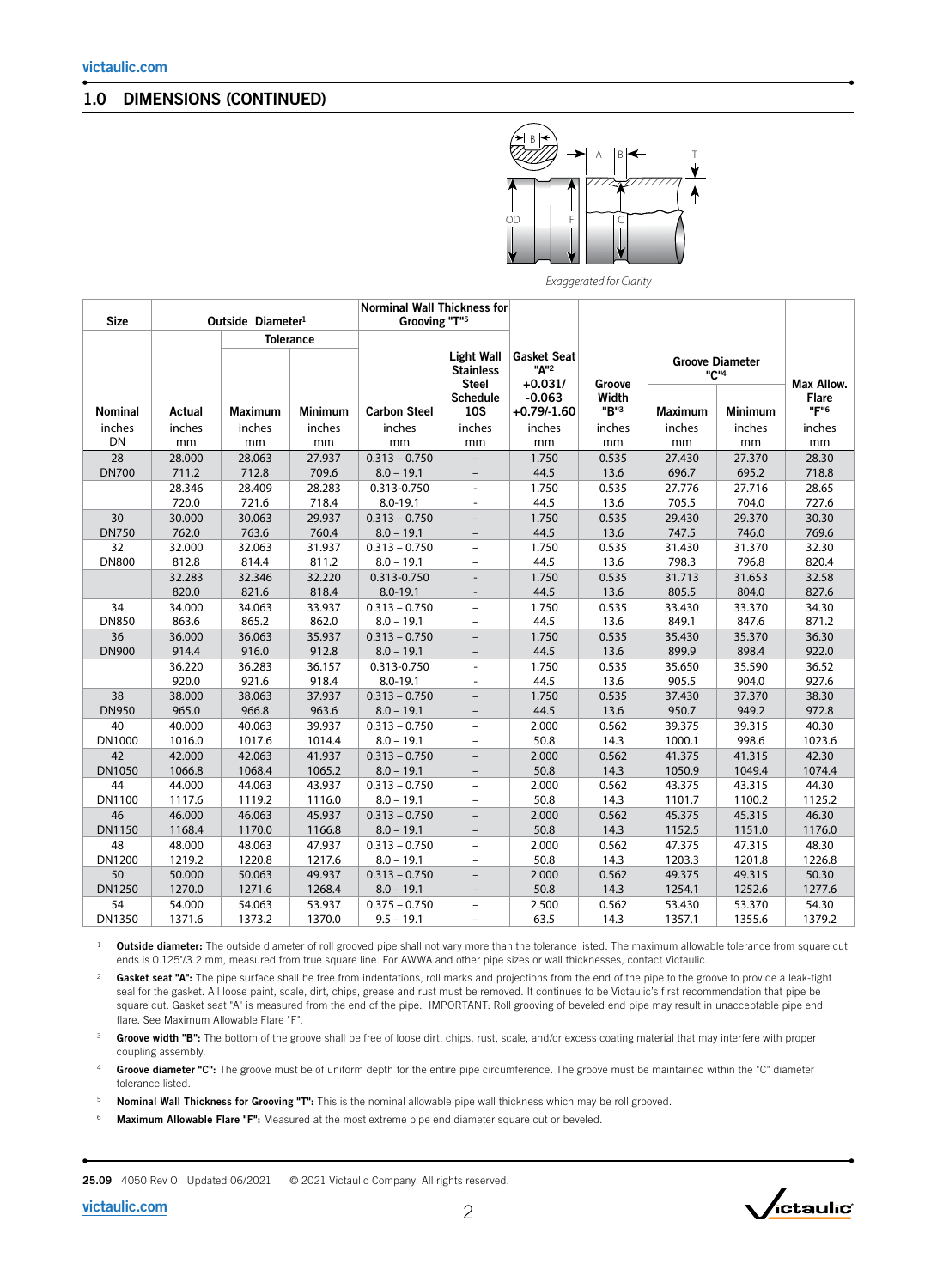### 1.0 DIMENSIONS (CONTINUED)



*Exaggerated for Clarity*

| <b>Size</b>   | Outside Diameter <sup>1</sup> |                | <b>Norminal Wall Thickness for</b><br>Grooving "T" <sup>5</sup> |                     |                                                |                                                     |               |                                            |                |                      |
|---------------|-------------------------------|----------------|-----------------------------------------------------------------|---------------------|------------------------------------------------|-----------------------------------------------------|---------------|--------------------------------------------|----------------|----------------------|
|               |                               |                | <b>Tolerance</b>                                                |                     |                                                |                                                     |               |                                            |                |                      |
|               |                               |                |                                                                 |                     | Light Wall<br><b>Stainless</b><br><b>Steel</b> | <b>Gasket Seat</b><br>"A" <sup>2</sup><br>$+0.031/$ | Groove        | <b>Groove Diameter</b><br>"C" <sup>4</sup> |                | Max Allow.           |
| Nominal       | Actual                        | <b>Maximum</b> | <b>Minimum</b>                                                  | <b>Carbon Steel</b> | <b>Schedule</b><br><b>10S</b>                  | $-0.063$<br>$+0.79/-1.60$                           | Width<br>"B"3 | Maximum                                    | <b>Minimum</b> | <b>Flare</b><br>"F"6 |
| inches        | inches                        | inches         | inches                                                          | inches              | inches                                         | inches                                              | inches        | inches                                     | inches         | inches               |
| DN            | mm                            | mm             | mm                                                              | mm                  | mm                                             | mm                                                  | mm            | mm                                         | mm             | mm                   |
| 56            | 56.000                        | 56.063         | 55.937                                                          | $0.375 - 0.750$     |                                                | 2.500                                               | 0.562         | 55.430                                     | 55.370         | 56.30                |
| DN1400        | 1422.2                        | 1424.0         | 1420.8                                                          | $9.5 - 19.1$        | $\qquad \qquad -$                              | 63.5                                                | 14.3          | 1407.9                                     | 1406.4         | 1430.0               |
| 58            | 58.000                        | 58.063         | 57.937                                                          | $0.375 - 0.750$     | $\overline{\phantom{0}}$                       | 2.500                                               | 0.562         | 57.430                                     | 57.370         | 58.30                |
| DN1450        | 1473.2                        | 1474.8         | 1471.6                                                          | $9.5 - 19.1$        |                                                | 63.5                                                | 14.3          | 1458.7                                     | 1457.2         | 1480.8               |
| 60            | 60.000                        | 60.063         | 59.937                                                          | $0.375 - 0.750$     |                                                | 2.500                                               | 0.562         | 59.430                                     | 59.370         | 60.30                |
| DN1500        | 1524.0                        | 1525.6         | 1522.4                                                          | $9.5 - 19.1$        |                                                | 63.5                                                | 14.3          | 1509.5                                     | 1508.0         | 1531.6               |
| 62            | 62.000                        | 62.063         | 61.937                                                          | $0.375 - 0.750$     | $\overline{\phantom{0}}$                       | 2.500                                               | 0.562         | 61.430                                     | 61.370         | 62.30                |
| DN1550        | 1574.8                        | 1576.4         | 1573.2                                                          | $9.5 - 19.1$        |                                                | 63.5                                                | 14.3          | 1560.3                                     | 1558.8         | 1582.4               |
| 64            | 64.000                        | 64.063         | 63.937                                                          | $0.500 - 0.750$     | $\qquad \qquad -$                              | 2.500                                               | 0.562         | 63.430                                     | 63.370         | 64.30                |
| DN1600        | 1625.6                        | 1627.2         | 1624.0                                                          | $12.7 - 19.1$       | -                                              | 63.5                                                | 14.3          | 1611.1                                     | 1609.6         | 1633.2               |
| 66            | 66.000                        | 66.063         | 65.937                                                          | $0.500 - 0.750$     | -                                              | 2.500                                               | 0.562         | 65.430                                     | 65.370         | 66.30                |
| DN1650        | 1676.4                        | 1678.0         | 1674.8                                                          | $12.7 - 19.1$       |                                                | 63.5                                                | 14.3          | 1661.9                                     | 1660.4         | 1684.0               |
| 68            | 68.000                        | 68.063         | 67.937                                                          | $0.500 - 0.750$     | $\qquad \qquad -$                              | 2.500                                               | 0.562         | 67.430                                     | 67.370         | 68.30                |
| <b>DN1700</b> | 1727.2                        | 1728.8         | 1725.6                                                          | $12.7 - 19.1$       |                                                | 63.5                                                | 14.3          | 1712.7                                     | 1711.2         | 1734.8               |
| 72            | 72.000                        | 72.063         | 71.937                                                          | $0.500 - 0.750$     | $\overline{\phantom{0}}$                       | 2.500                                               | 0.562         | 71.430                                     | 71.370         | 72.30                |
| DN1800        | 1828.8                        | 1830.4         | 1827.2                                                          | $12.7 - 19.1$       | -                                              | 63.5                                                | 14.3          | 1814.3                                     | 1812.8         | 1836.4               |

<sup>1</sup> Outside diameter: The outside diameter of roll grooved pipe shall not vary more than the tolerance listed. The maximum allowable tolerance from square cut ends is 0.125"/3.2 mm, measured from true square line. For AWWA and other pipe sizes or wall thicknesses, contact Victaulic.

<sup>2</sup> Gasket seat "A": The pipe surface shall be free from indentations, roll marks and projections from the end of the pipe to the groove to provide a leak-tight seal for the gasket. All loose paint, scale, dirt, chips, grease and rust must be removed. It continues to be Victaulic's first recommendation that pipe be square cut. Gasket seat "A" is measured from the end of the pipe. IMPORTANT: Roll grooving of beveled end pipe may result in unacceptable pipe end flare. See Maximum Allowable Flare "F".

<sup>3</sup> Groove width "B": The bottom of the groove shall be free of loose dirt, chips, rust, scale, and/or excess coating material that may interfere with proper coupling assembly.

4 Groove diameter "C": The groove must be of uniform depth for the entire pipe circumference. The groove must be maintained within the "C" diameter tolerance listed.

<sup>5</sup> Nominal Wall Thickness for Grooving "T": This is the nominal allowable pipe wall thickness which may be roll grooved.

<sup>6</sup> Maximum Allowable Flare "F": Measured at the most extreme pipe end diameter square cut or beveled.



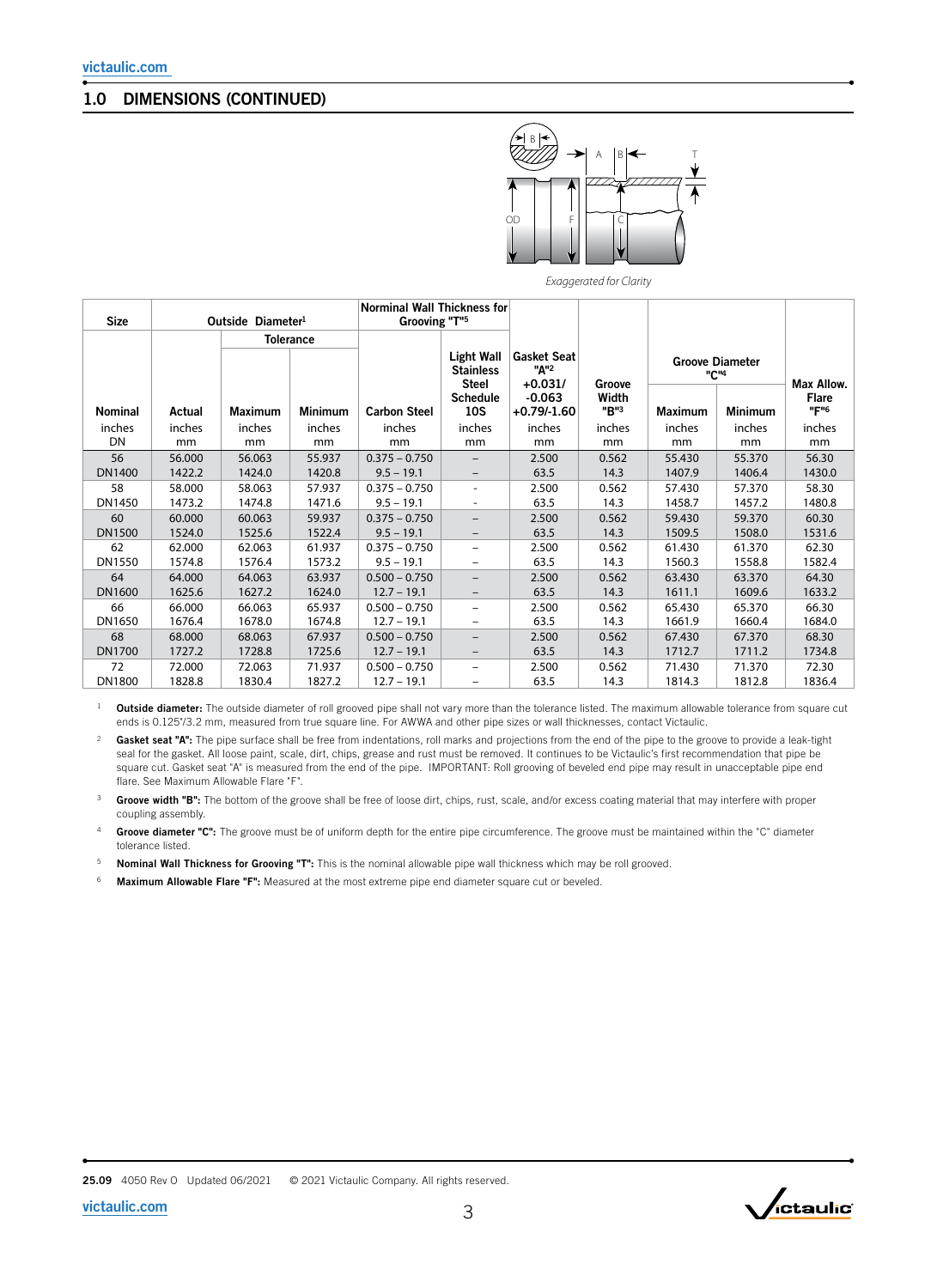## 2.0 NOTIFICATIONS

- Pipe shall meet the above dimensional requirements and shall meet the physical and mechanical properties of either ASTM A53, API 5L, AWWA C200, EN/BS10216-1, EN/BS10217-1, GB/T 3091, GB/T 8163 or other internationally recognized standards. Please contact Victaulic for consideration of pipe outside of the above physical, mechanical, and dimensional requirements.
- Steel pipe suitable for AGS roll grooving shall be Seamless, Electric-Welded (ERW), Longitudinal Seam Submerged-Arc Welded (SAW), Double Seam Submerged-Arc Welded (DSAW), or Helical Seam Submerged-Arc Welded (HSAW) construction.
- Pipe wall thickness shall be from 0.188" 0.750"/4.8 mm 19.05 mm. Refer to Section 1.0 Dimensions for complete details. For other wall thickness and sizes, contact Victaulic for more information. 1(800) Pick-Vic.
- Manufactured/non-Factory Pipe Ends: For pipe sizes 14 24"/DN350 DN600, manufactured pipe ends shall meet the dimensional requirements of the Victaulic published AGS grooving specifications in the above tables. For pipe sizes 26 – 54"/DN650 – DN1350, manufactured pipe ends shall meet the dimensional requirements of the above tables and API 5L Table 10 "Tolerances for diameter and out-of-roundness", Diameter tolerances, Pipe end, Welded Pipe. For pipe sizes greater than 56"/DN1400, where the pipe end tolerances in API 5L Table 10 are shown as "as agreed", pipe ends shall comply with Victaulic published AGS grooving specifications in the above tables. Pipe ovality and pipe end surface finish including flat spots and imperfections shall not vary more than the limits of API 5L end tolerance.
- Depending on pipe material strength and hardness, AGS grooves produce pipe growth that typically is 0.125"/ 3.2 mm per AGS groove. This typical growth may vary and should be estimated based on your specific material conditions. For a pipe length with an AGS roll groove at each end, the pipe length will grow approximately 0.250"/6.4 mm total. Therefore, the cut length should be adjusted to accommodate this growth. EXAMPLE: If you need a 24"/609.6 mm length of pipe that will contain an AGS roll groove at each end, cut the pipe to a length of approximately 23 ¾"/603.25 mm to allow for this growth.
- Prior to AGS roll grooving, weld seams at the pipe ends on the outside pipe surface and inside pipe surface must be ground flush with the OD and ID of the pipe in accordance with the applicable Victaulic roll grooving tool operating manual. Pipe ends shall be square to within 0.125"/3.2 mm and may be plain end, square cut, or beveled with an angle of 30-35 degrees.
- AGS roll sets for use on both lightwall and standard wall carbon steel pipe, as well as standard wall stainless steel pipe, are distinguished by a black appearance with a yellow band. AGS roll sets for light wall stainless steel are distinguished by a silver appearance with a black band.
- Refer to p[ublication 24.01](http://static.victaulic.com/assets/uploads/literature/24.01.PDF) for roll groove tool capabilities by pipe size and pipe hardness.
- Maximum coating thickness shall be +0.010"/0.25 mm. When measuring pipe end dimensions of coated (nonbare) pipe and comparing them to the dimensions in the above table, coating thickness will affect measurements and must be considered. Nominal dimensions shown in table above will be adjusted as follows, tolerances will not change. Pipe Outside Diameter, Gasket Seat "A", Groove Diameter "C" and Maximum Allowable Flare Diameter "F", and Minimum Allowable Wall Thickness "T" shall increase by +0.020"/+0.50 mm. Groove Width "B" will be reduced by -0.020"/-0.50 mm.
- Roll grooving removes no metal, cold forming a groove by the action of an outer grooving roll being forced into pipe as it is rotated by an inner support roll.

25.09 4050 Rev O Updated 06/2021 © 2021 Victaulic Company. All rights reserved.